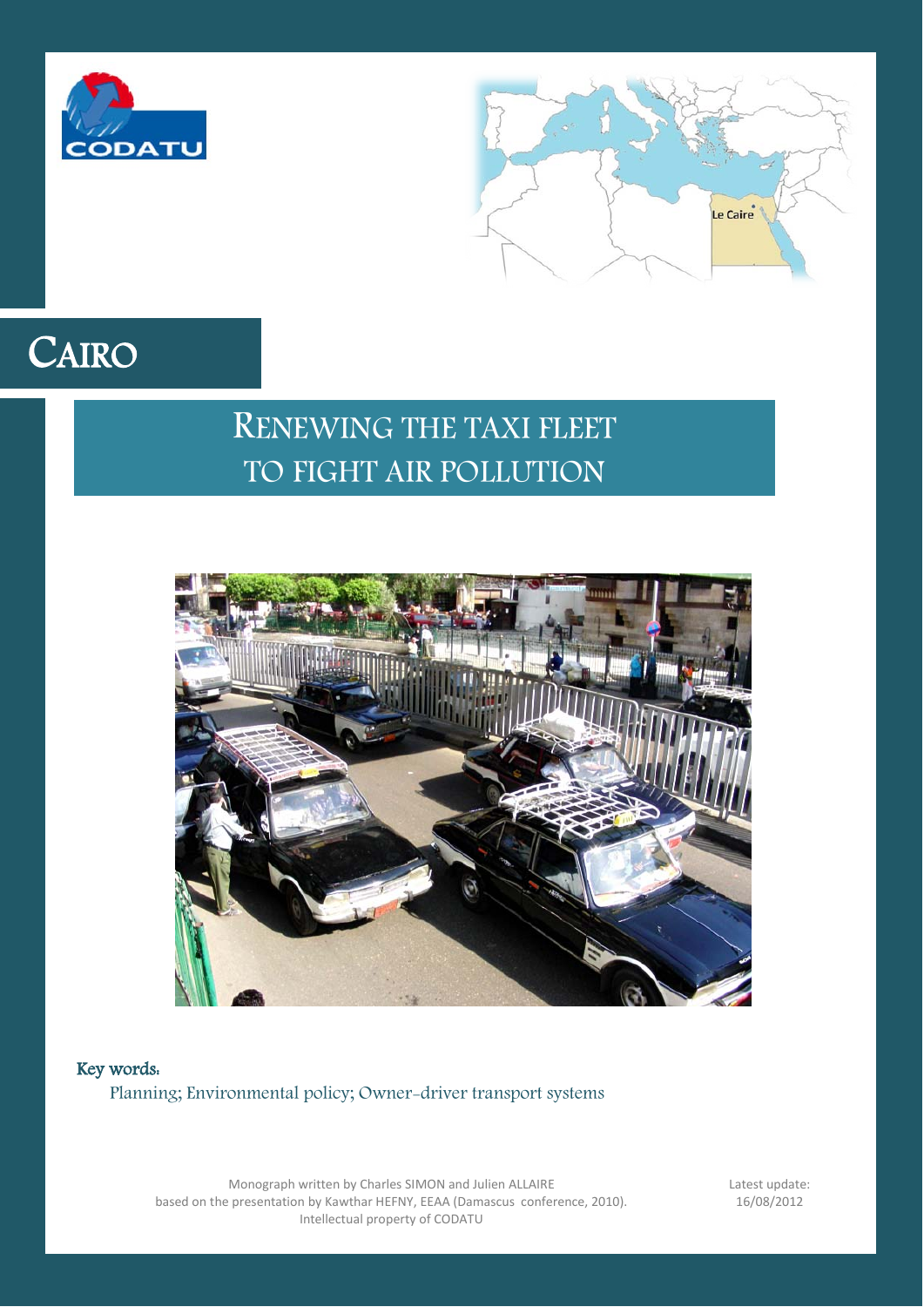## Cairo RENEWING THE TAXI FLEET TO FIGHT AIR POLLUTION

*Located by the river Nile, the metropolitan area of Cairo, more commonly called Greater Cairo, has a population of more than 16 million inhabitants and a total area of 1,492 sq. km. The Egyptian capital is the fourth most densely populated city in the developing countries. Pollution levels due to traffic are particularly high. A programme to renew the taxi fleet has begun.*

| <b>Egypt</b>                                                                        | <b>Cairo</b>                        |
|-------------------------------------------------------------------------------------|-------------------------------------|
| Population: 81,121,000 inhab.                                                       | <b>Population: 11,001,000</b>       |
|                                                                                     | inhab.                              |
| Area: 1,002,000 sq. km                                                              | <b>Area: 290 sq. km</b>             |
| Density: 81 inhab. / sq. km                                                         | <b>Density:</b> 37,934 inhab. / sq. |
|                                                                                     | km                                  |
| <b>Urbanisation rate: 42.80%</b>                                                    | <b>Forecast population of</b>       |
|                                                                                     | metropolitan area in 2025:          |
|                                                                                     | 13,531,000 inhab.                   |
| <b>Annual rate of urban-</b>                                                        | Length of lines: (2012)             |
| population growth (2005-                                                            | Metro: 70 km                        |
| 2010): 1.99%                                                                        |                                     |
| GDP / inhabitant: \$2,698.4                                                         |                                     |
| HDI: $0.644 / 1$                                                                    |                                     |
| Car ownership: 33 vehicles per                                                      |                                     |
| 1,000 inhab.                                                                        |                                     |
| Vehicles per km of road: 37                                                         |                                     |
| <b>Accident rate: 1.63 fatal</b>                                                    |                                     |
| accidents per 10,000 inhab.                                                         |                                     |
| <b>Courses:</b> World Raph $=$ UNDR $=$ Sulvain Hounin; Les sabiers du plan blou Q. |                                     |

**s:** World Bank – UNDP – Sylvain Houpin: *Les cahiers du plan bleu 9* UrbanRail.net

**Key words**: Planning; Environmental policy; Owner-driver transport systems

Based on the presentation by **Kawthar Hefny** – General Manager, Egyptian Environmental Affairs Agency (EEAA), (Damascus conference, 2010).

Cairo is the biggest conurbation in Africa. And with nearly 39,000 inhabitants/sq. km, it is one of the world's most densely populated cities.

From the 1980s onwards, the Greater Cairo area wanted to restrict demographic pressure in the centre of the metropolitan area by developing business zones in the peripheral governorates and by building new towns. These towns, which were intended to create new urban poles, had limited success. Cairo has remained one of the world's most densely populated cities, with a rate 10 times higher than the Paris region. However, this spatial reorganisation increased the number and distance of commuter journeys.

Cairo generates nearly 20 million motorised journeys a day; two-thirds are on public transport.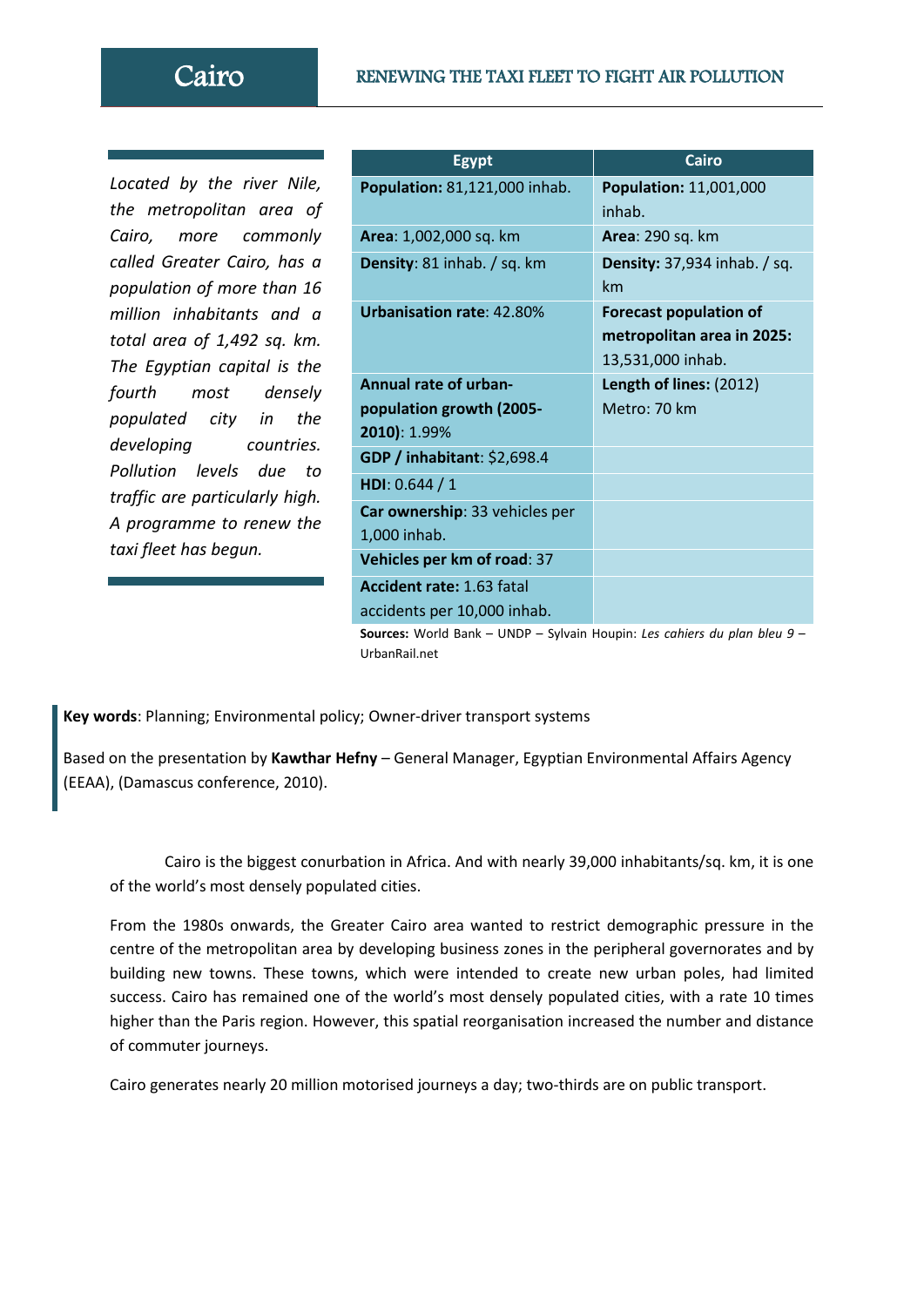#### **PUBLIC TRANSPORT SERVICE STRUGGLING TO MEET NEEDS**

Cairo was the first city in Africa to have a metro: a regional line opened in 1987. When the second urban line entered service in 2000, the metro was carrying more than 1.5 million passengers daily on 80 km of lines. Cairo's metro is one of its most efficient transport modes.



**Figure 1: Map of Cairo.**

The metro lines are operated by the Egyptian Company for Metro (ECM), overseen by the Transport Ministry. But the city's tramway and bus networks are run by the Cairo Transport Authority (CTA), a public company with more than 40,000 employees.

The tramway is a legacy of the colonial era, with only a small modal share. The bus network, meanwhile, has seen use of its scheduled lines fall significantly over the past 10 years, from a 40% share to 20% today.

#### **OWNER-DRIVER TRANSPORT**

In Cairo, this mode covers taxis, collective taxis and minibuses. Minibuses' share has been trending downward since the early '70s. Conversely, the share of taxis and collective taxis has risen strongly, from 6% in 1987 to 37% in 2011.



**Figure 2: Taxis operating in Cairo.**

The falling popularity of buses is due partly to the metro's success, but the main reason is their deteriorating service. Traffic conditions are reducing the network's appeal, and the conurbation's expansion has not been matched by a redeployment of bus service to its peripheral areas.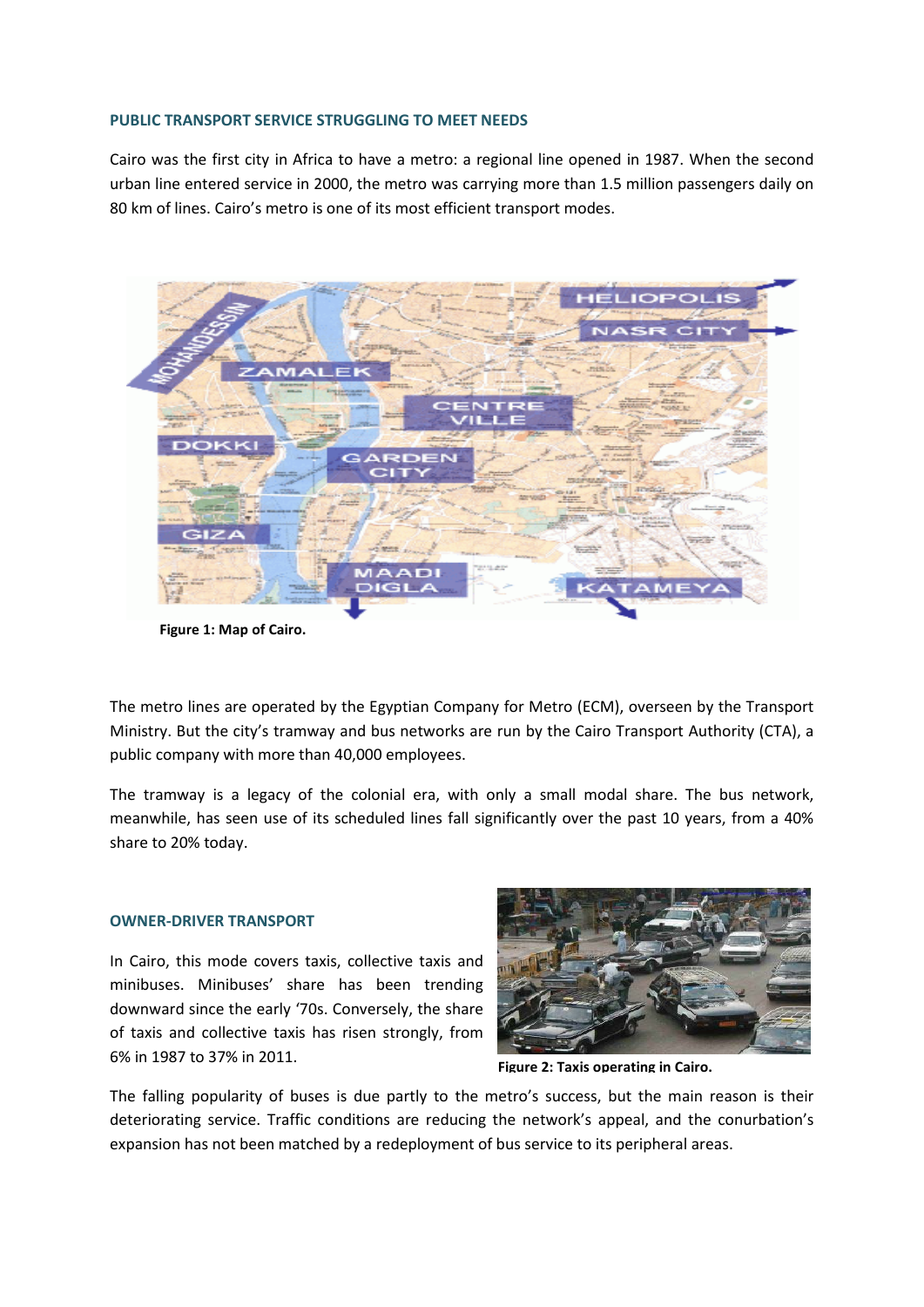Taxis have capitalised on the deficiencies of over-ground public transport in order to grow their modal share. Their adaptability makes them faster than buses and allows them to serve peripheral areas.

However, taxis are largely responsible for traffic congestion, and are a big factor in the deterioration of air quality.

### **CHRONIC CONGESTION AND AIR POLLUTION**

The number of motorised vehicles in Greater Cairo has been growing constantly since the '70s. More than 1.5 million vehicles are currently driven in the Egyptian capital. Although car ownership is still low, at 84 vehicles/1,000 inhabitants, traffic conditions are considered the world's worst owing to an absence of traffic management. The average traffic speed is 11 km/h. Walking remains the dominant mode of travel, but is suffering from this situation. It is increasingly dangerous to walk in the city.

The pollution caused by Cairo's dense traffic is problematic. Motorised vehicles produce 90% of particulate emissions, 90% of carbon-monoxide emissions and 50% of nitrogen oxide. The health and environmental risks have prompted the national authorities to monitor air quality more closely, and to adopt policies to cut pollutant emissions by meeting the following objectives:

- Renew the fleet of old taxis in Greater Cairo.
- Cut emissions from motorcycles.
- Ban two-stroke engines.
- Run public transport buses on natural gas.

# **NATIONAL CAMPAIGN TO LIMIT THE ENVIRONMENTAL IMPACT OF BUSES AND OWNER-DRIVER TRANSPORT**

In 2008 a traffic law stipulated a ban, starting in July 2011, on operating any public transport vehicle or taxi more than 20 years old. A National Taxi Replacement Scheme (NTRS) was immediately started to help taxi drivers comply. In 2011, the authorities conducted a census and recorded 85,000 taxis and 30,000 minibuses, half of which were more than 25 years old.

To promote the purchase of a new natural gas vehicle (NGV), economic incentives were introduced: $1$ 

- Exemption from sales tax on vehicle purchases.
- Payment of a subsidy if the owner handed over the old vehicle to a recycling centre.
- Exemption from taxi-licence fees for several years.
- Free public transport pass for one or two years.
- 25% of the vehicle price is paid by the owner, who receives a six-year loan with an annual interest rate of 7.5%.

<span id="page-3-0"></span><sup>&</sup>lt;sup>1</sup> Natural gas fuel for cars. Containing 97% methane, it produces 25% less CO2 emissions than petrol and practically no particulate emissions.